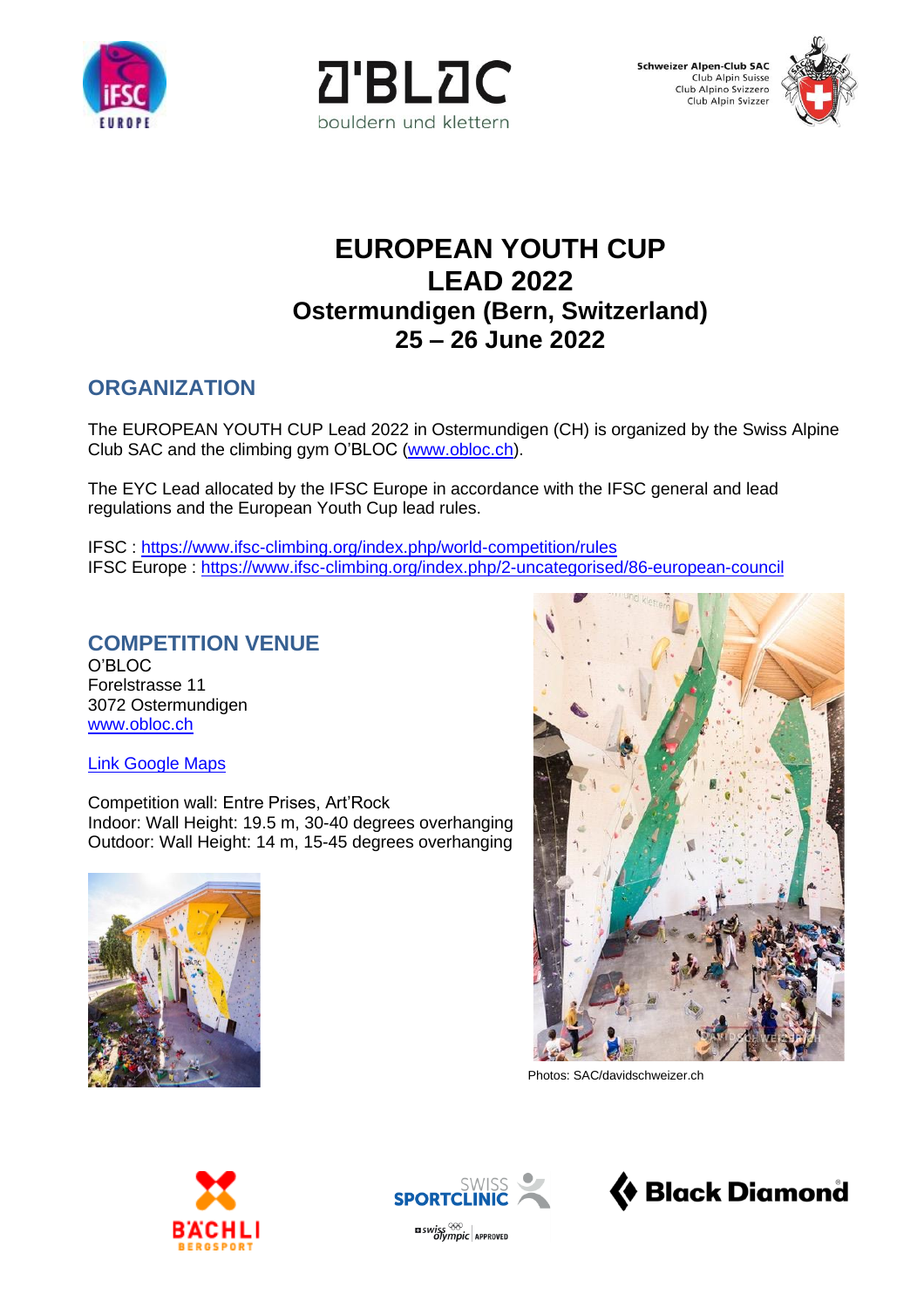



**Schweizer Alpen-Club SAC** Club Alpin Suisse Club Alpino Svizzero Club Alpin Svizzer



### **OFFICIALS**

Chief Routesetter: Sergio Verdasco (ESP)<br>
Jury President: Sergio Verhoeven (BEL) Jury President Assistance: Result Service: Marina Feierabend (SUI)

Wim Verhoeven (BEL)<br>Ivan Danchev (BUL)

# **TEAM QUOTAS & RULES**

#### **LICENSES:**

Only competitors and team officials holding a valid IFSC international license are allowed to register for the competition.

#### **REGISTRATION OF TEAM OFFICIALS AND COMPETITORS**

3.2.1 European member federations may register, within statutory deadlines, all their team officials who shall be granted free entry into the competition venue. These officials shall be registered via the IFSC website, must be in possession of a valid international licence and specifically nominated for one of the following roles:

a) One (1) Head of Delegation;

- b) Three (3) coaches;
- c) Three (3) qualified medical or paramedical personnel.

#### **TEAM QUOTA:**

3.2.2 Subject to article 2.2., member federations shall be permitted to register on the official IFSC registration form a National Team comprising (where applicable)

a) Three **(3)** official team members in each category in each age group of each discipline of the competition. The **hosting country** shall be entitled to register two **(2) more** competitors in each age group and category

b) Any current Adult/Youth World/European Champions (who shall be registered for the Discipline in which they are champion) and any current Adult/Youth Overall World/European Champions.

#### **AGE CATEGORIES:**

| Juniors | 2003 - 2004 |
|---------|-------------|
| Youth A | 2005 - 2006 |
| Youth B | 2007 - 2008 |





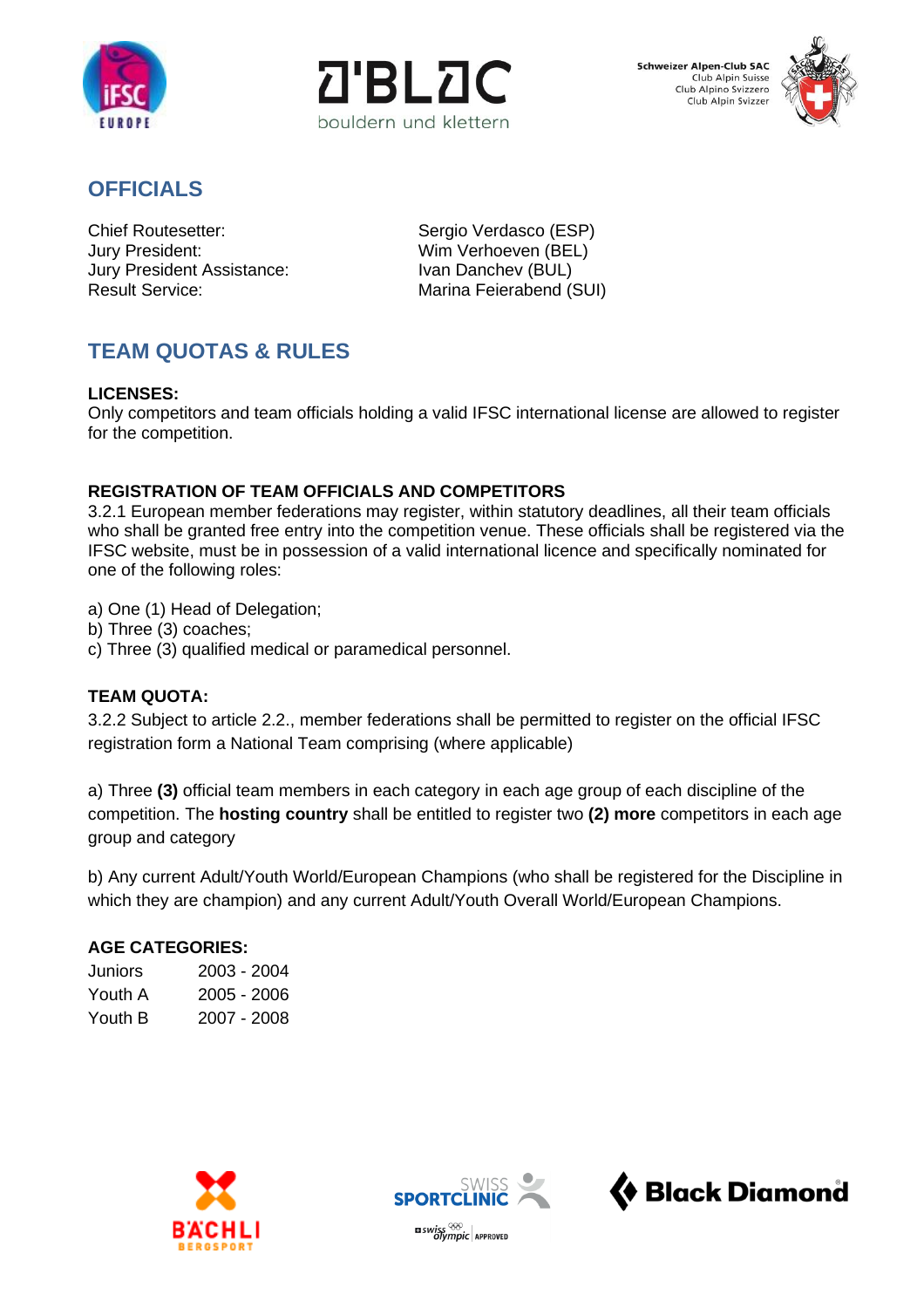





### **ORGANIZATION**

Organizing Climbing Gym:<br>
Kletterhalle O'BLOC<br>
Swiss Alpine Club Forelstrasse 11 Tel: +41 79 862 62 26 Tel: +41 31 372 07 07 Mail: [tobias@obloc.ch](mailto:tobias@obloc.ch)

Kletterhalle O'BLOC **Suite Club SAC / Swiss Climbing**<br>Tobias Suter Sandro Pfister Sandro Pfister Sandro Pfister 3072 Ostermundigen Mail: [sandro.pfister@sac-cas.ch](mailto:sandro.pfister@sac-cas.ch)

## **VISA**

If you need invitations for a visa, please contact Daniela Pfister, [daniela.pfister@sac-cas.ch](mailto:daniela.pfister@sac-cas.ch)

| First | Last | Place    | Nationality | Passport | Expiration | Address | Phone    | Occupation | Place of    |
|-------|------|----------|-------------|----------|------------|---------|----------|------------|-------------|
| Name  | Name | Of Birth |             | Number   | date       |         | Number   |            | Application |
|       |      |          |             |          |            |         | Or Email |            |             |
|       |      |          |             |          |            |         |          |            |             |
|       |      |          |             |          |            |         |          |            |             |
|       |      |          |             |          |            |         |          |            |             |
|       |      |          |             |          |            |         |          |            |             |
|       |      |          |             |          |            |         |          |            |             |
|       |      |          |             |          |            |         |          |            |             |

## **REGISTRATION**

Apply on the IFSC Online Registration System:<https://ifsc.results.info/users/login>

#### **Licenses**:

Only competitors and team officials with a valid IFSC international license are allowed to register for the competition.

**Registration Deadline:** Tuesday, June 14, 2022, at 11:59 PM (CET)

#### **Online Technical Meeting:** (as per the Addendum to IFSC Rules)

A representative from each participating Member Federation shall participate to the online Technical meeting lead by the IFSC Technical Delegate. Date: 15 June 2022 Time: 2:00 PM (CET)

Link: [here](https://teams.microsoft.com/l/meetup-join/19%3ameeting_ZmJiNzE1NzItMzIwMC00NTdiLWE0N2MtYTM3NmFkZWQ2MDcw%40thread.v2/0?context=%7b%22Tid%22%3a%22b51592bd-c732-4d95-a60e-80ece91e2a49%22%2c%22Oid%22%3a%22b87b1d1d-a594-445f-9823-4c7354bbe46f%22%7d)





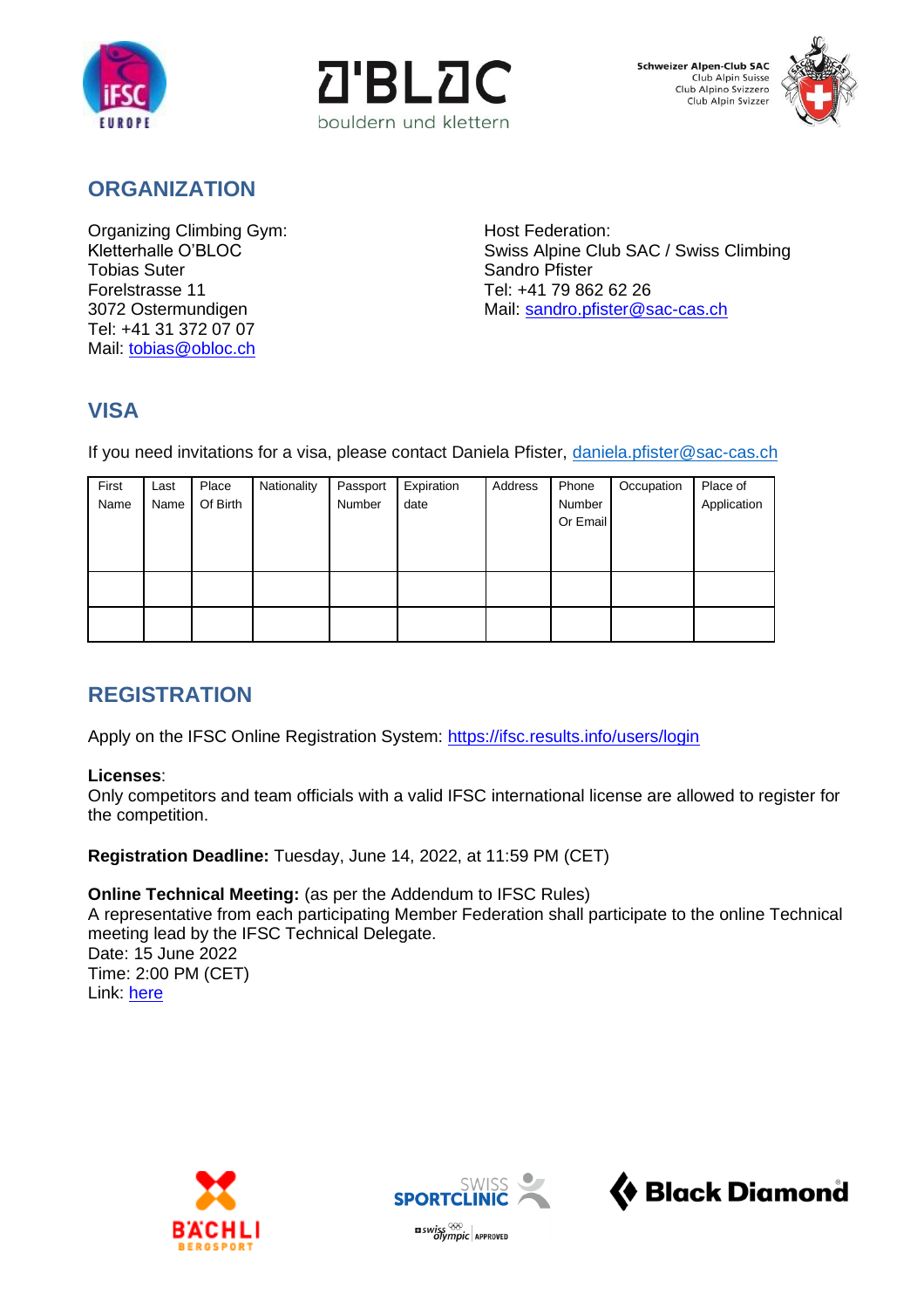



**Schweizer Alpen-Club SAC** Club Alpin Suisse Club Alpino Svizzero Club Alpin Svizzer



#### **CONFIRMATION OF ATTENDANCE FOR DELAYED ARRIVAL:**

In case a team is not able to make the registration in time due to flight delays or other unpredictable reasons, please contact

JURY PRESIDENT Wim Verhoeven Mail: [wim@christianclimbers.be](mailto:wim@christianclimbers.be)

Phone: +32 497 18 59 62

#### **REGISTRATION FEES:**

Euro 25.- per competitor will be charged by IFSC Europe to the national federation. No cashpayments will be done on site.

For the registration on Friday,  $24<sup>th</sup>$  of June 2022 it is necessary for all team managers to show the passports or ID-cards (or copies).

#### **IMPORTANT**

Please send a list of your Team Officials (manager, coaches, and medical staff) and the mobile phone number of the team manager together with arrival information of the team to the email: **Email JP** 

## **RESPONSE PROTOCOL IN CASE OF (SUPPOSED) POSITIVITY**

In reference to Article 1.3 of the Addendum to IFSC Rules, in case a Team Member feels unwell and/or shows symptoms of acute respiratory infection during the event they shall inform by phone the jury president (JP) as soon as possible.

### **TRAVELLING TO OSTERMUNDIGEN**

| By train: | The nearest train station is «Ostermundigen» from there it is a short walk<br>around 5-10 minutes.<br>Approximate travel time from Zürich or Basel via Bern: 1.15 h<br>Approximate travel time from Geneva via Bern: 2.15h |  |
|-----------|----------------------------------------------------------------------------------------------------------------------------------------------------------------------------------------------------------------------------|--|
|           | You can get the tickets at SBB (www.sbb.ch)                                                                                                                                                                                |  |
| By plane: | Fly to Geneva, Zurich or Basel-Mulhouse                                                                                                                                                                                    |  |
| By car:   | Approximate travel time from Zürich or Basel via Bern: 1.00 h.<br>Approximate travel time from Geneva via Bern: 2.00 h                                                                                                     |  |
|           | Address of the parking place:<br>Milchstrasse 2, 3072 Ostermundigen                                                                                                                                                        |  |

**ACCOMMODATION**

#### **CAMPING SITES**

There is the possibility to camp next to the gym. Water and toilets are installed. Space is limited so reservations are mandatory.







 $\frac{1}{2}$  swiss  $\frac{1}{2}$  approved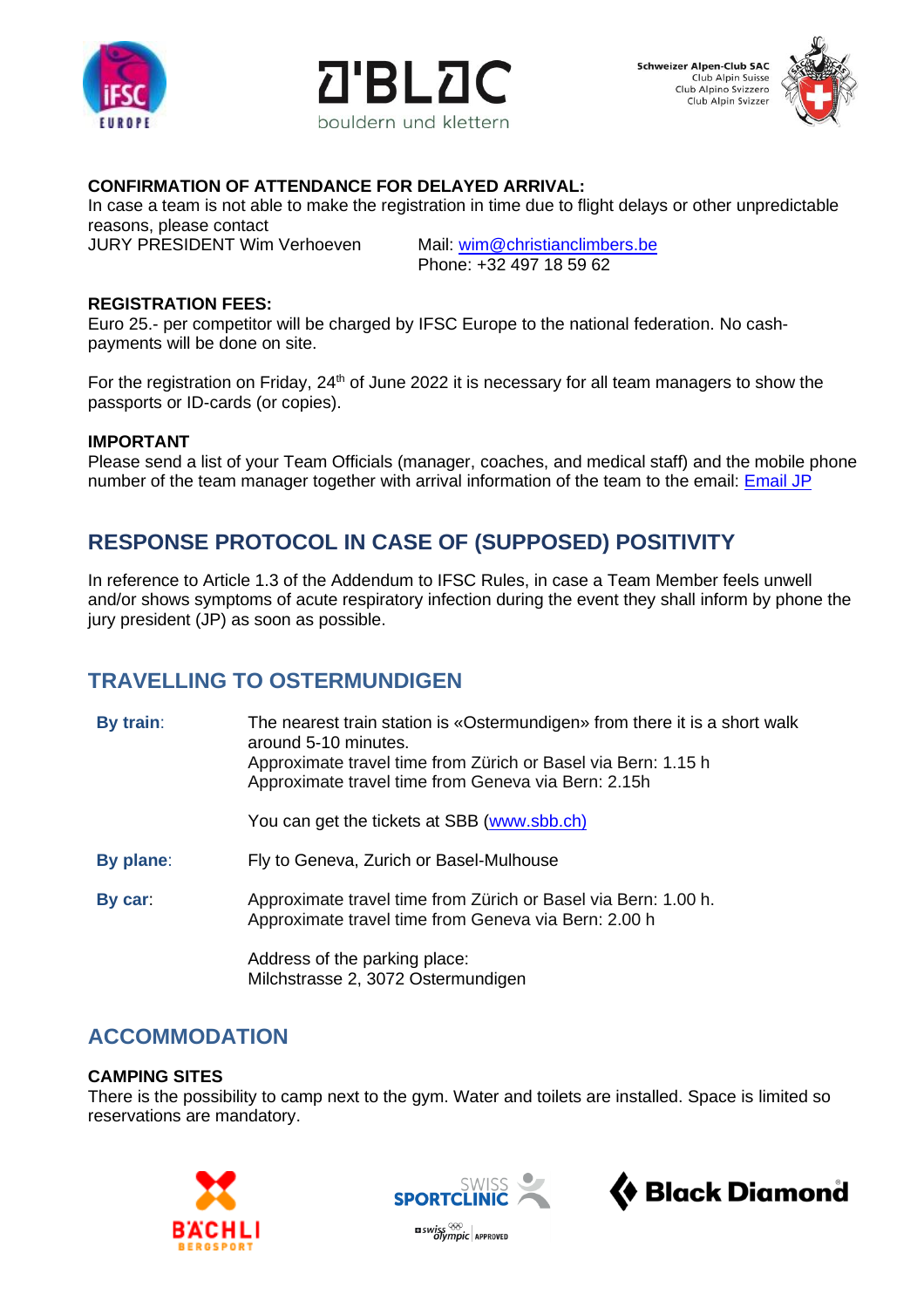





Prices per person: Camping for two nights: CHF 20.-

Please make your **reservation** with number of people and number of tents to: **[tobias@obloc.ch](mailto:tobias@obloc.ch) until June 6, 2022.**

Note that there will also be warm meal options offered at the venue during the day.

#### **HOTELS in BERN**

#### **[Harry's Home Bern](https://harrys-home.com/bern/en/)**

Bernstrasse 25 3072 Ostermundigen

It is highly recommended to book this accommodation as it is in walking distance (1km) from the venue and there are special deals, which you can find under the following link: [https://app.mews.com/distributor/cdfd2432-3f64-4928-9548](https://eur02.safelinks.protection.outlook.com/?url=https%3A%2F%2Fapp.mews.com%2Fdistributor%2Fcdfd2432-3f64-4928-9548-ae1b007f24a0%3FmewsAvailabilityBlockId%3D8b4ca625-227b-43de-a8be-ae8d00db1ee2&data=05%7C01%7C%7C8ed9775408a94756866208da31cd47af%7Cb51592bdc7324d95a60e80ece91e2a49%7C0%7C0%7C637877055732818478%7CUnknown%7CTWFpbGZsb3d8eyJWIjoiMC4wLjAwMDAiLCJQIjoiV2luMzIiLCJBTiI6Ik1haWwiLCJXVCI6Mn0%3D%7C2000%7C%7C%7C&sdata=K5NUR1jwGs89EJXOBoeHA9UNnMD2toDkLtY8NLhoK7o%3D&reserved=0) [ae1b007f24a0?mewsAvailabilityBlockId=8b4ca625-227b-43de-a8be-ae8d00db1ee2](https://eur02.safelinks.protection.outlook.com/?url=https%3A%2F%2Fapp.mews.com%2Fdistributor%2Fcdfd2432-3f64-4928-9548-ae1b007f24a0%3FmewsAvailabilityBlockId%3D8b4ca625-227b-43de-a8be-ae8d00db1ee2&data=05%7C01%7C%7C8ed9775408a94756866208da31cd47af%7Cb51592bdc7324d95a60e80ece91e2a49%7C0%7C0%7C637877055732818478%7CUnknown%7CTWFpbGZsb3d8eyJWIjoiMC4wLjAwMDAiLCJQIjoiV2luMzIiLCJBTiI6Ik1haWwiLCJXVCI6Mn0%3D%7C2000%7C%7C%7C&sdata=K5NUR1jwGs89EJXOBoeHA9UNnMD2toDkLtY8NLhoK7o%3D&reserved=0)

#### **Deals**

- **Double** occupancy: **CHF 110.- per night & room** (excl. breakfast, excl. city tax of CHF 5.40)
- **Single** occupancy: **CHF 95.- per night & room** (excl. breakfast, excl. city tax of CHF 5.40)
- Optional extras
	- o Garage CHF 25.-
	- o Breakfast CHF 20.-





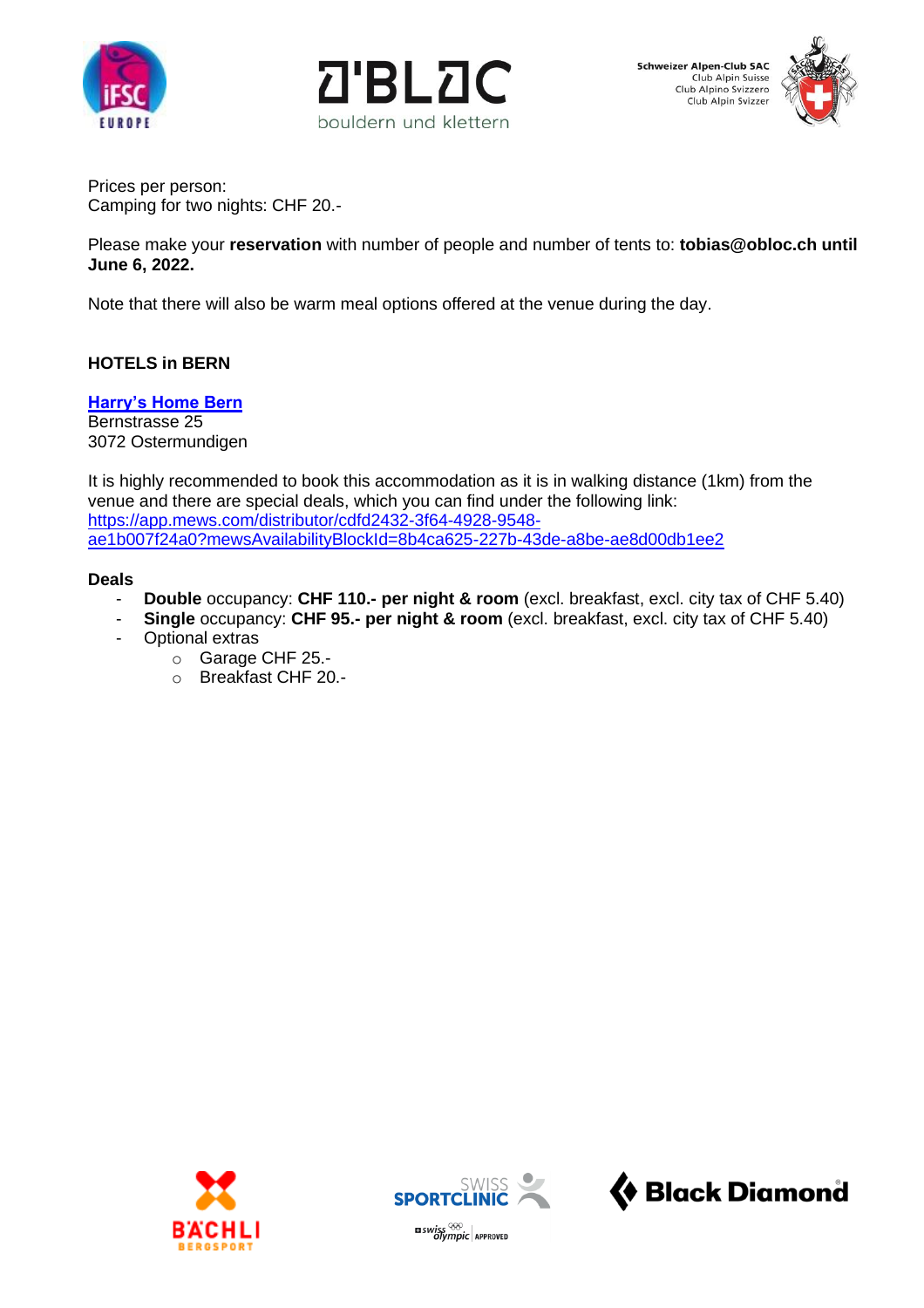



**Schweizer Alpen-Club SAC** Club Alpin Suisse<br>Club Alpino Svizzero<br>Club Alpin Svizzer



### **PROVISIONAL PROGRAM**

#### **Friday, June 24**

Event venue, Kletterhalle O'BLOC, 3072 Ostermundigen

| $16:15 - 18:15$ Registration |                          |
|------------------------------|--------------------------|
| 19:15                        | <b>Technical Meeting</b> |

#### **Saturday, June 25**

Event venue, Kletterhalle O'BLOC, 3072 Ostermundigen

| 07:30                    | Climbing gym opens                                                     |
|--------------------------|------------------------------------------------------------------------|
| 07:30 - 08:15 Check-in   |                                                                        |
| 09:00 —                  | Start qualification for Juniors male + Youth A female + Youth B male   |
| $13:00 - 13:45$ Check-in |                                                                        |
| 14:30                    | Start qualification for Juniors female + Youth A male + Youth B female |

#### **Sunday, June 26**

Event venue, Kletterhalle O'BLOC, 3072 Ostermundigen

| 08:30           | Isolation zone opens for all categories  |
|-----------------|------------------------------------------|
| $08:30 - 09:30$ | Check-in                                 |
| 09:30           | Isolation zone closes for all categories |
| 10:00           | Finals Youth B female and male           |
| 11:30           | Finals Youth A female and male           |
| 13:00           | Finals Juniors female and male           |
| 14:30           | Awarding ceremony                        |

*This timetable is provisional and subject to change any time by the organisers. Final timings will be confirmed at the technical meeting*